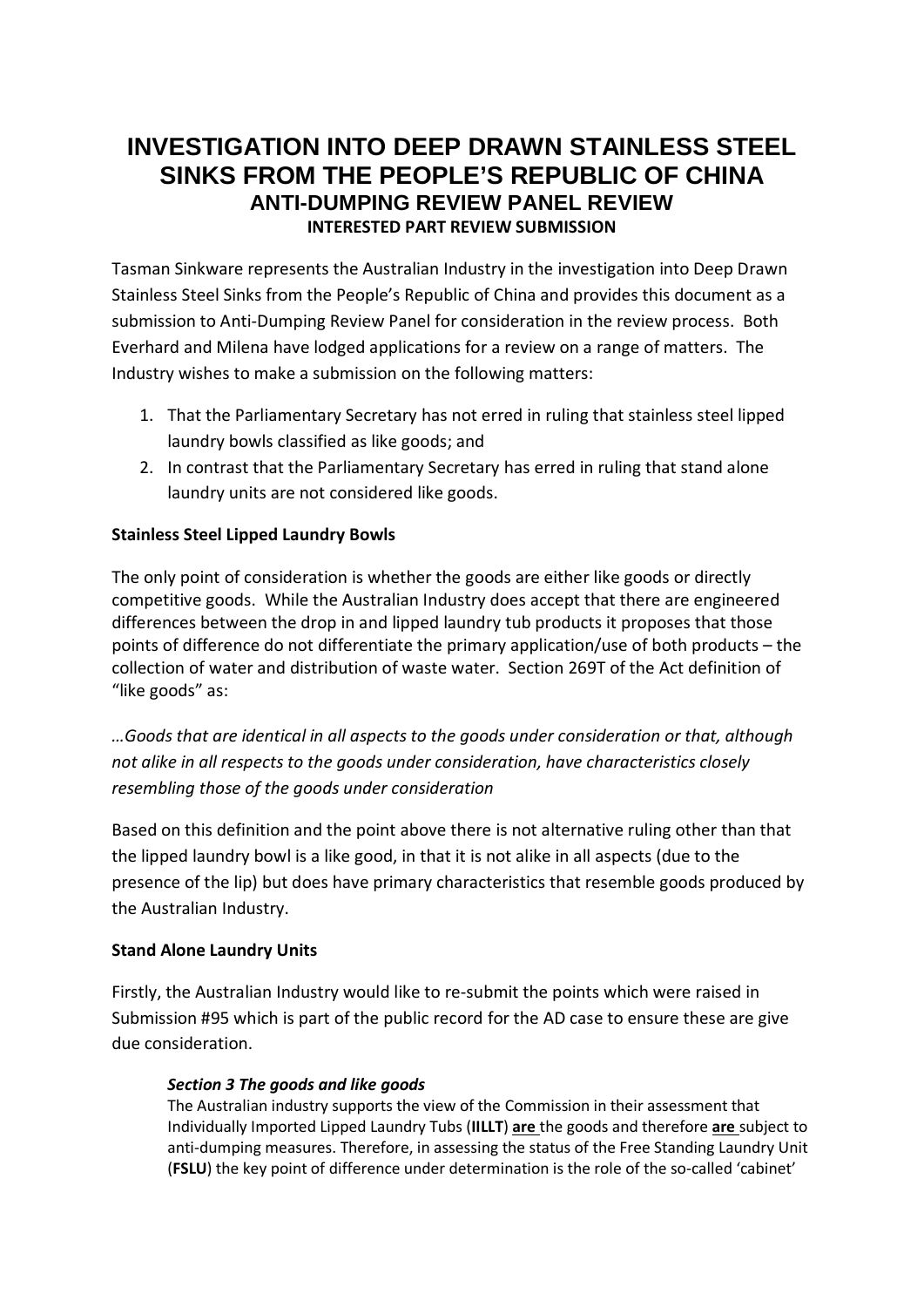itself. It is the opinion of the Australian industry that the Commission has not given the appropriate level of consideration to some key points.

The underlying assessment and reasoning of the Commission to exclude the FSLU seems to be based on the incorrect statement that the 'laundry cabinet' is not an accessory. The Commission has concluded that the 'cabinet' makes the IILLT "usable at all" as opposed to making the "product more useful" (p. 106) and is "an essential element to enable the product to be functional" (p. 106). Additionally, the Commission has deemed the cabinet to be "considered essential elements" (p. 106) and that "these products are of no (or very limited) use without these cabinets" (p. 106).

The Australian Industry refutes the position of the Commission by raising the following points:

- All pressed bowl sinks/tubs (regardless of kitchen or laundry application) require installation into a form of cabinetry, be it laminate, marble, stone, wood or pressed metal. All pressed bowl sinks/tubs require this as "an essential element to enable the product to be functional" (p. 106), this statement therefore applies equally to all pressed bowl (sink & laundry) products and is not limited to FSLU's. So to apply this assessment independently to the sub-category of the FSLU is an incorrect assessment, and an error of fact, being applied by the Commission.
- The provision of a FSLU is simply a more advanced stage of installation to which all pressed bowl (sink & laundry) products must achieve. Therefore, to state that "these products are of no (or very limited) use without these cabinets" (p. 106) is correct, but the statement again applies equally to all pressed bowl (sink & laundry) products and is not isolated to FSLU's only. To argue that the FSLU is only saleable due to the inclusion of the cabinet is to equally argue that every other sink/tub (which is the majority of the market) is not saleable as it does not yet include any form of cabinetry.
- The statement that the cabinet cannot be an accessory because it provides a level of functionality that makes the product "usable at all" is also incorrect. If the Commission were to apply this definition across the sink/tub category and not limit it solely to the sub category of the FSLU cabinet then the following scenarios would also hold true:
	- Taps would be excluded as an accessory of the sink/tub as this water delivery functionality makes the product "usable at all" as opposed to "more useful". It would be impossible to sell a sink/tub where the consumer has to be convinced to bucket in their water due to the absence of any taps; and
	- Basket wastes (plugs) would also be excluded as an accessory of the sink/tub as this functionality to hold the water in the bowl also makes the product "usable at all" as opposed to "more useful". Again, consumer would not accept a product where the water was unable to be retained in the bowl and simply flowed directly away.

While the stance accepted by the Commission may apply to some accessories such as drainer baskets, colanders and chopping boards it is not a definitive position that can be applied to all accessories. Therefore, for the Commission to argue levels of functionality between strainers, chopping boards, basket wastes, taps or even cabinets to determine whether they meet the definition of an accessory is intrinsically flawed and a direct contradiction to existing items (as indicated above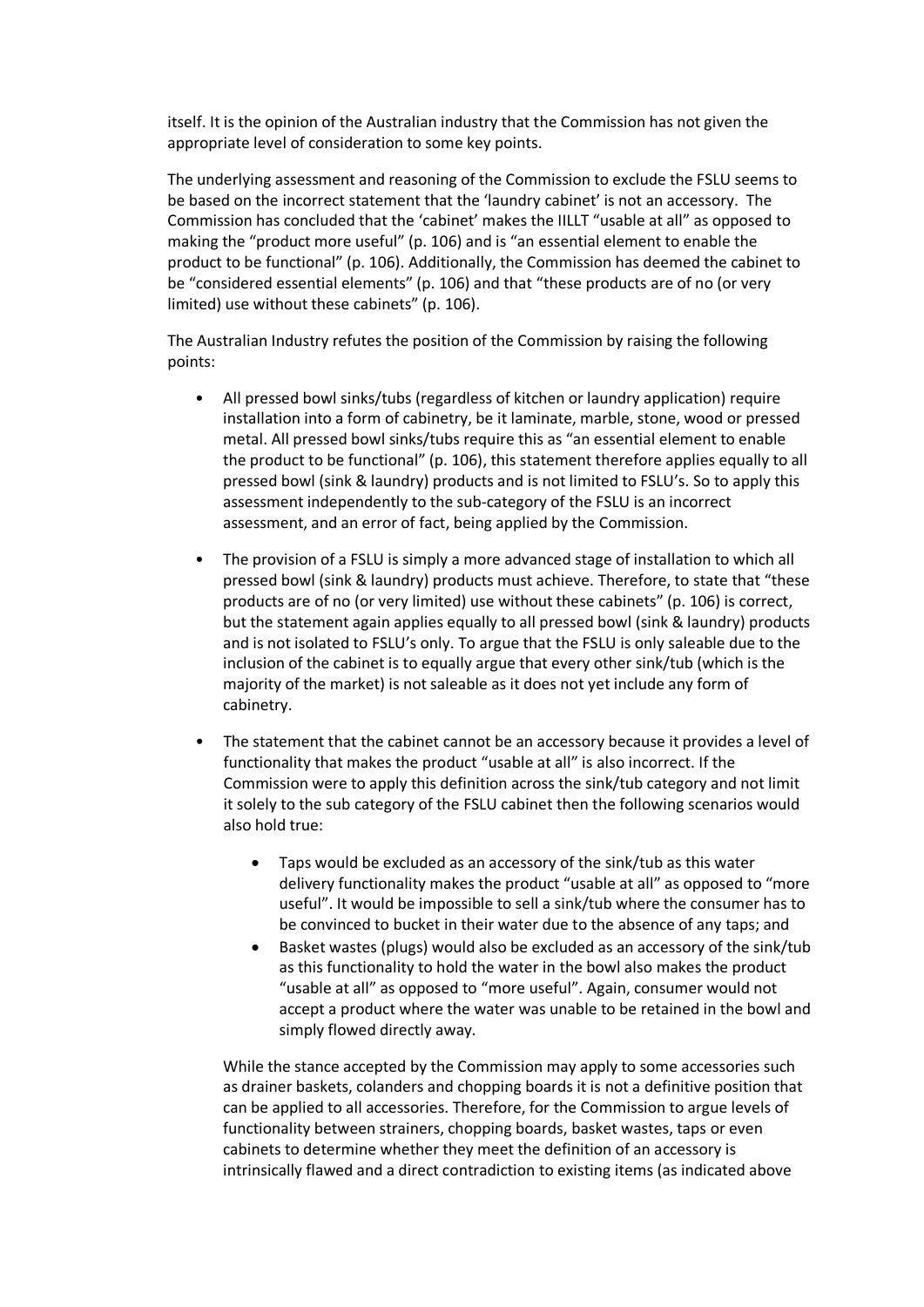with taps and plugs) which are already accepted by the Commission within the existing definition of accessories but also make the product "usable" as opposed to "useful".

• The Commission has noted the FSLU cabinet is an "essential element" as opposed to an accessory which therefore excludes it from the definition of the goods. It is worthy to note that the cabinet itself is not a product which is available for separate purchase without the inclusion of a tub. Submission 085 on the public record from the importer, Milena Australia, clearly supports this position:

> "To argue that a free-standing laundry unit is a cabinet with a tub more so than a tub with a cabinet is not correct. A simple proof of this is that the cabinets in question are not on sale without the tub."

Such an arrangement clearly supports the position that the cabinet is "a thing which can be added to something else" (*Oxford English Dictionary* cited at p. 106) and not visa-versa. Therefore, the inclusion and functionality of the cabinet in the FSLU is clearly secondary to the primary purpose and function which is that of a pressed tub, this again indicates that the cabinet is an added accessory for the tub.

In addition to the points re-listed above the Australian Industry would also like to reinforce that these points were not given full consideration by the Parliamentary Secretary. This is due to the fact that part of the information provided above was excluded from the Final Report prepared by the Commission, specifically SUBMISSIONS RECEIVED BY THE COMMISSION – POST-SEF (Page 108) excludes any reference to the last dot point which shows the cabinet is clearly an accessory as it is not able to be separately purchased. The absence of an independent sales process clearly shows that the lipped laundry tub not the cabinet is the primary application and this point was omitted from the Parliamentary Secretary for consideration in the final report.

In conclusion to the points above, the Australian Industry therefore submits that the addition of the cabinet does not exclude the stand alone laundry unit from being considered like goods. The cabinet is considered an accessory as it is added to the laundry tub and has no commercial value as an independent item as it is not sold in isolation for storage purposes. The complete unit still meets the legal definition of like goods in that it is not alike in all aspects (due to the presence of the lip – the cabinet is part of the definition as an accessory) but does have primary characteristics that resemble goods produced by the Australian Industry as its primary application and purpose is still that of a laundry trough to capture water and distribute the waste water via the plug outlet. Additionally, given the fact that the stand alone unit only has one commercially promoted application as a laundry trough unit it is also a directly competing product to the drop in laundry trough produced by the Australian Industry.

In the [ADC's Response to Invitation to Comment \(PDF 207KB\)-](http://adreviewpanel.gov.au/CurrentReviews/Documents/ADC%20Comments%20-%20030615.pdf) 3 June 2015 as part of the review the ADC submits the following point to support its ruling "as these products contain various items essential to the product's ability to function which do not fall inside the parameters of the goods description, they hence should not subject to this investigation or the resulting measures." The Australian Industry would submit that, as per the argument provided above, the level of functionality does not affect the inclusion of an item as an accessory within the definition of like goods. This position has been accepted by the ADC as they clearly accept the addition of taps and waste outlet as accessories within the definition of like goods. Yet the ADC seem to draw some unknown distinction at a cabinet which they